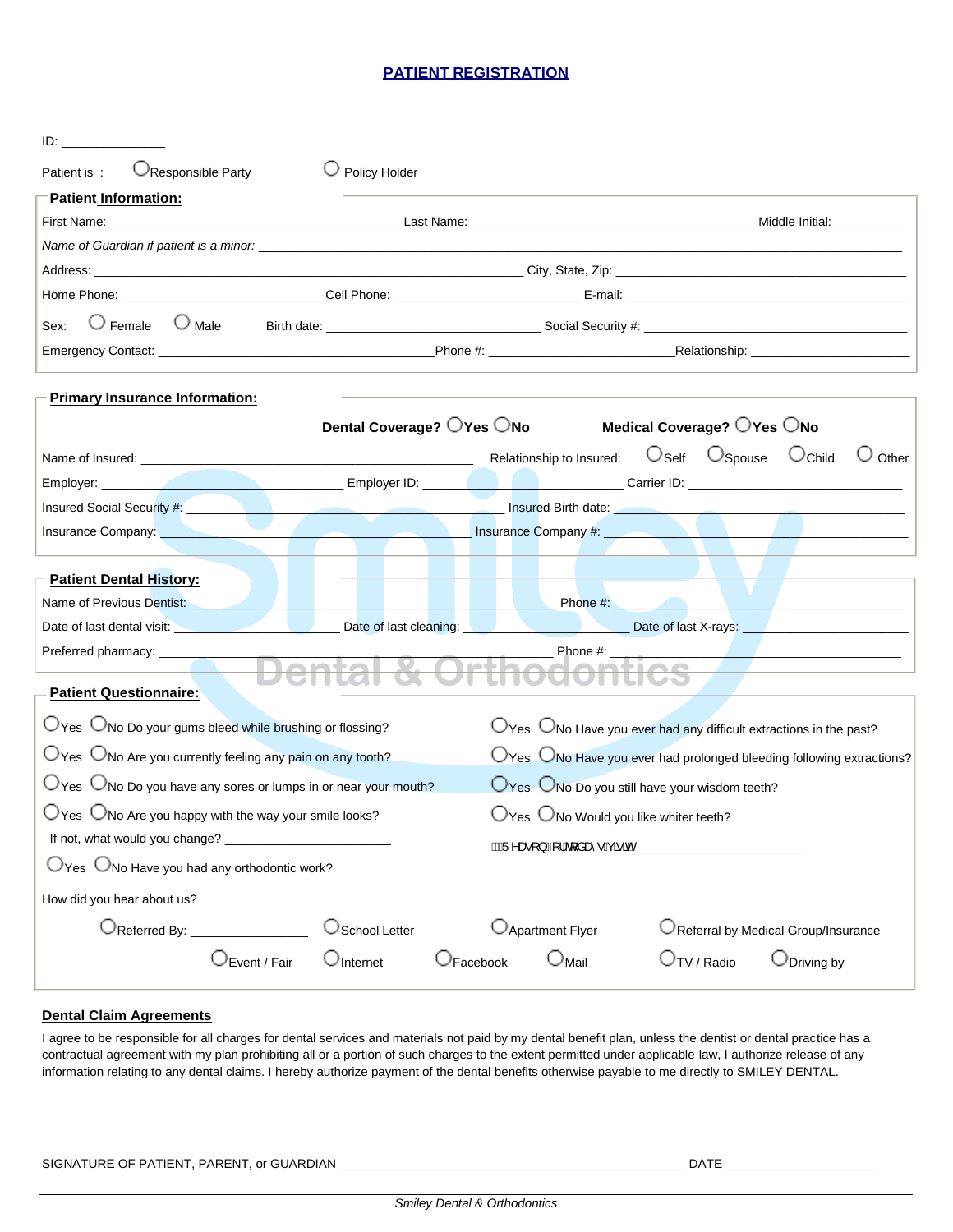| <b>MEDICAL HISTORY</b>                                                                                                                                          |                                                                                                                                                                                                                                                                                                                               |                                                                                                                                                                   |                                                                                                                               |                                                                                                                                                                                                                                                                                                                                         |                                                                                                                                                                                                                              |  |  |  |
|-----------------------------------------------------------------------------------------------------------------------------------------------------------------|-------------------------------------------------------------------------------------------------------------------------------------------------------------------------------------------------------------------------------------------------------------------------------------------------------------------------------|-------------------------------------------------------------------------------------------------------------------------------------------------------------------|-------------------------------------------------------------------------------------------------------------------------------|-----------------------------------------------------------------------------------------------------------------------------------------------------------------------------------------------------------------------------------------------------------------------------------------------------------------------------------------|------------------------------------------------------------------------------------------------------------------------------------------------------------------------------------------------------------------------------|--|--|--|
|                                                                                                                                                                 |                                                                                                                                                                                                                                                                                                                               |                                                                                                                                                                   |                                                                                                                               |                                                                                                                                                                                                                                                                                                                                         |                                                                                                                                                                                                                              |  |  |  |
| following questions.                                                                                                                                            |                                                                                                                                                                                                                                                                                                                               |                                                                                                                                                                   |                                                                                                                               | Although dental personnel primarily treat the area in and around your mouth, your mouth is a part of your entire body. Health problems that you may<br>have, or medication that you may be taking, could have an important interrelationship with the dentistry you will receive. Thank you for answering the                           |                                                                                                                                                                                                                              |  |  |  |
| Are you under a physician's care now?<br>Are you on a special diet?<br>Do you use tobacco?<br>Do you use controlled substances?<br>Do you need to pre-medicate? | Have you ever been hospitalized or had a major operation? $\bigcirc$ Yes $\bigcirc$ No<br>Have you ever had a serious head or neck injury?<br>Are you taking any medications, pills, or drugs?<br>Do you take, or have you taken, Phen-Fen or Redux?                                                                          | $\bigcirc$ Yes $\bigcirc$ No<br>$\bigcirc$ Yes $\bigcirc$ No<br>$OYes$ $O$ No<br>$\bigcirc$ Yes $\bigcirc$ No<br>Yes ◯ No<br>Yes $\bigcirc$ No<br>∪Yes ○No<br>Yes |                                                                                                                               | If yes, please explain: Note and the set of the set of the set of the set of the set of the set of the set of the set of the set of the set of the set of the set of the set of the set of the set of the set of the set of th                                                                                                          |                                                                                                                                                                                                                              |  |  |  |
| Women: Are you?                                                                                                                                                 | Pregnant/Trying to get pregnant?                                                                                                                                                                                                                                                                                              | O <sub>Yes</sub>                                                                                                                                                  |                                                                                                                               | $\overline{O}$ No Taking oral contraceptives? $O$ Yes $\overline{O}$ No Nursing? $O$ Yes                                                                                                                                                                                                                                                | $\cup_{\mathsf{No}}$                                                                                                                                                                                                         |  |  |  |
|                                                                                                                                                                 | Are you allergic to any of the following?                                                                                                                                                                                                                                                                                     |                                                                                                                                                                   |                                                                                                                               |                                                                                                                                                                                                                                                                                                                                         |                                                                                                                                                                                                                              |  |  |  |
| $\cup$ Aspirin<br>$\cup$ Other                                                                                                                                  | Penicillin<br>Codeine<br>If yes, please explain:                                                                                                                                                                                                                                                                              | <b>O</b> Acrylic                                                                                                                                                  | <b>OMetal</b><br>$\cup$ Latex                                                                                                 | Local Anesthetics                                                                                                                                                                                                                                                                                                                       |                                                                                                                                                                                                                              |  |  |  |
| <b>AIDS/HIV Positive</b><br>Alzheimer's Disease<br>Anaphylaxis<br>Anemia<br>Angina<br>Arthritis/Gout<br><b>Artificial Heart Valve</b>                           | Do you have, or have you had, any of the following?<br>$Yes$ $No$<br><b>Cortisone Medicine</b><br>Yes $\bigcirc$ No<br><b>Diabetes</b><br>$Yes$ $No$<br><b>Drug Addiction</b><br><b>Easily Winded</b><br>$Yes$ $No$<br>Yes()No<br>Emphysema<br>Yes()No<br><b>Epilepsy or Seizures</b><br>Yes()No<br><b>Excessive Bleeding</b> | $\bigcirc$ Yes<br>$( )$ No<br>Yes<br>No<br>€<br>Yes<br><b>No</b><br>Yes No<br>$\bigcirc$ Yes $\bigcirc$ No<br>$\bigcirc$ Yes $\bigcirc$ No<br>)Yes ( )No          | Hemophilia<br><b>Hepatitis A</b><br>Hepatitis B or C<br>Herpes<br><b>High Blood Pressure</b><br>Hives or Rash<br>Hypoglycemia | $\bigcap$ Yes $\bigcap$ No<br><b>Renal Dialysis</b><br><b>Rheumatic Fever</b><br>$\bigcap$ Yes $\bigcap$ No<br>Yes(<br>$\big)$ No<br>Rheumatism<br>$Yes \cap No$<br><b>Scarlet Fever</b><br>$\bigcap$ Yes $\bigcap$ No<br><b>Shingles</b><br><b>Sickle Cell Disease</b><br>$\bigcap$ Yes $\bigcap$ No<br>Yes No<br><b>Sinus Trouble</b> | $\bigcirc$ Yes $\bigcirc$ No<br>$\bigcirc$ Yes $\bigcirc$ No<br>$\bigcirc$ Yes $\bigcirc$ No<br>$\supset$ Yes $\bigcap$ No<br>$\bigcirc$ Yes $\bar{\bigcirc}$ No<br>$\supset$ Yes $\bigcap$ No<br>$\bigcap$ Yes $\bigcap$ No |  |  |  |

| <b>AIDS/HIV Positive</b>                                                                                                                                                                                                                                                                                              | $\overline{)}$ No<br>Yes( | <b>Cortisone Medicine</b>        | ∩Yes ( )No                   | Hemophilia                                       | Yes $\bigcap$ No             | <b>Renal Dialysis</b>      | Yes $\bigcap$ No |
|-----------------------------------------------------------------------------------------------------------------------------------------------------------------------------------------------------------------------------------------------------------------------------------------------------------------------|---------------------------|----------------------------------|------------------------------|--------------------------------------------------|------------------------------|----------------------------|------------------|
| Alzheimer's Disease                                                                                                                                                                                                                                                                                                   | $Yes \bigcirc$ No         | <b>Diabetes</b>                  | ∋No<br>Yes (                 | <b>Hepatitis A</b>                               | $Yes \cap No$                | <b>Rheumatic Fever</b>     | Yes $\bigcap$ No |
| Anaphylaxis                                                                                                                                                                                                                                                                                                           | Yes()No                   | Drug Addiction                   | N <sub>o</sub><br>Yes (      | Hepatitis B or C                                 | No<br>Yes (                  | Rheumatism                 | Yes $\bigcap$ No |
| Anemia                                                                                                                                                                                                                                                                                                                | Yes()No                   | Easily Winded                    | Yes()No.                     | <b>Herpes</b>                                    | No.<br>Yes (                 | <b>Scarlet Fever</b>       | Yes $\bigcap$ No |
| Angina                                                                                                                                                                                                                                                                                                                | Yes()No                   | Emphysema                        | ⊃Yes ⊖No                     | <b>High Blood Pressure</b>                       | Yes $\bigcap$ No             | <b>Shingles</b>            | Yes $\bigcap$ No |
| Arthritis/Gout                                                                                                                                                                                                                                                                                                        | Yes()No                   | <b>Epilepsy or Seizures</b>      | $\bigcap$ Yes $(\ )$ No      | Hives or Rash                                    | $\bigcirc$ Yes $\bigcirc$ No | <b>Sickle Cell Disease</b> | Yes $\bigcap$ No |
| <b>Artificial Heart Valve</b>                                                                                                                                                                                                                                                                                         | Yes()No                   | <b>Excessive Bleeding</b>        | ∩Yes ( )No                   | Hypoglycemia                                     | $\bigcap$ Yes $\bigcap$ No   | Sinus Trouble              | Yes $\bigcap$ No |
| <b>Artificial Joint</b>                                                                                                                                                                                                                                                                                               | Yes()No                   | <b>Excessive Thirst</b>          | ∩Yes ( )No                   | Irregular Heartbeat                              | $\bigcap$ Yes $\bigcap$ No   | Spina Bifida               | Yes $\bigcap$ No |
| Asthma                                                                                                                                                                                                                                                                                                                | $Yes \bigcirc$ No         | <b>Fainting Spells/Dizziness</b> |                              | <b>Kidney Problems</b>                           | $\bigcap$ Yes $\bigcap$ No   | Stomach/Intestinal Disease | Yes $\bigcap$ No |
| <b>Blood Disease</b>                                                                                                                                                                                                                                                                                                  | $Yes$ $No$                | <b>Frequent Cough</b>            | Yes No                       | Leukemia                                         | $Yes \cap No$                | Stroke                     | Yes $\bigcap$ No |
| <b>Blood Transfusion</b>                                                                                                                                                                                                                                                                                              | $Yes$ $No$                | <b>Frequent Diarrhea</b>         | $Yes$ $No$                   | <b>Liver Disease</b>                             | $\bigcirc$ Yes $\bigcirc$ No | Swelling of Limbs          | Yes $\bigcap$ No |
| <b>Breathing Problem</b>                                                                                                                                                                                                                                                                                              | $Yes \cap No$             | Frequent Headaches               | ∩Yes ∩No                     | Low Blood Pressure                               | $\bigcap$ Yes $\bigcap$ No   | <b>Thyroid Disease</b>     | Yes $\bigcap$ No |
| <b>Bruise Easily</b>                                                                                                                                                                                                                                                                                                  | $Yes \cap No$             | <b>Genital Herpes</b>            |                              | Lung Disease                                     | $\bigcirc$ Yes $\bigcirc$ No | Tonsillitis                | Yes $\bigcap$ No |
| Cancer                                                                                                                                                                                                                                                                                                                | $Yes \cap No$             | Glaucoma                         | ∩Yes ( )No                   | Mitral Valve Prolapse $\bigcap$ Yes $\bigcap$ No |                              | Tuberculosis               | Yes $\bigcap$ No |
| Chemotherapy                                                                                                                                                                                                                                                                                                          | $Yes \bigcap No$          | Hay Fever                        |                              | Pain in Jaw Joints                               | $\bigcap$ Yes $\bigcap$ No   | <b>Tumors or Growths</b>   | Yes $\bigcap$ No |
| <b>Chest Pains</b>                                                                                                                                                                                                                                                                                                    | $Yes$ $No$                | <b>Heart Attack/Failure</b>      | $\bigcirc$ Yes $\bigcirc$ No | Parathyroid Disease                              | $\bigcap$ Yes $\bigcap$ No   | <b>Ulcers</b>              | Yes $\bigcap$ No |
| Cold Sores/Fever Blisters                                                                                                                                                                                                                                                                                             | Yes $\bigcap$ No          | <b>Heart Murmur</b>              | ∩Yes ∩No                     | Psychiatric Care                                 | Yes $\bigcap$ No             | <b>Venereal Disease</b>    | Yes $\bigcap$ No |
| Congenital Heart Disorder                                                                                                                                                                                                                                                                                             | Yes $\bigcap$ No          | Heart Pace Maker                 | $\supset$ Yes $\bigcirc$ No  | Radiation Treatments $\bigcap$ Yes $\bigcap$ No  |                              | <b>Yellow Jaundice</b>     | Yes $\bigcap$ No |
| Convulsions                                                                                                                                                                                                                                                                                                           | Yes $\bigcap$ No          | <b>Heart Trouble/Disease</b>     | ∩Yes ⊖No                     | <b>Recent Weight Loss</b>                        | $\bigcap$ Yes $\bigcap$ No   |                            |                  |
| Have you ever had any serious illness not listed above? $\cup$<br>⊿No<br>If yes, please explain: <u>contract and the set of the set of the set of the set of the set of the set of the set of the set of the set of the set of the set of the set of the set of the set of the set of the set of the set </u><br>'Yes |                           |                                  |                              |                                                  |                              |                            |                  |
| Comments:                                                                                                                                                                                                                                                                                                             |                           |                                  |                              |                                                  |                              |                            |                  |
|                                                                                                                                                                                                                                                                                                                       |                           |                                  |                              |                                                  |                              |                            |                  |
|                                                                                                                                                                                                                                                                                                                       |                           |                                  |                              |                                                  |                              |                            |                  |

To the best of my knowledge, the questions on this form have been accurately answered. I understand that providing incorrect information can be dangerous to my (or patient's) health. It is my responsibility to inform the dental office of any changes in medical status.

SIGNATURE OF PATIENT, PARENT, or GUARDIAN \_\_\_\_\_\_\_\_\_\_\_\_\_\_\_\_\_\_\_\_\_\_\_\_\_\_\_\_\_\_\_\_\_\_\_\_\_\_\_\_\_\_\_\_\_\_\_\_\_\_ DATE \_\_\_\_\_\_\_\_\_\_\_\_\_\_\_\_\_\_\_\_\_\_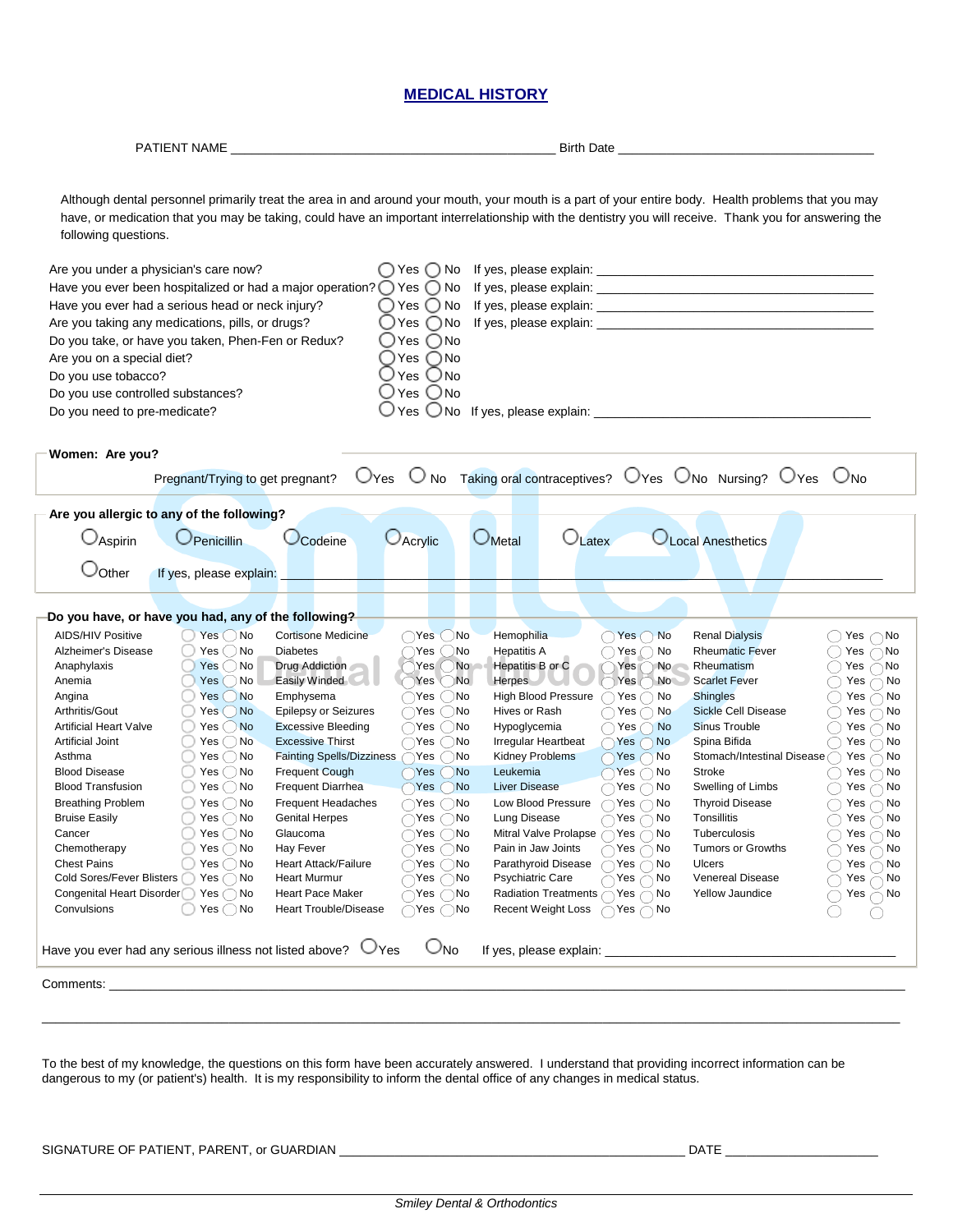# **D** Oral Health Questionnaire

| Child's Name                                                                                                                                                                                                                                                                                                                                                                              |  |            |    |
|-------------------------------------------------------------------------------------------------------------------------------------------------------------------------------------------------------------------------------------------------------------------------------------------------------------------------------------------------------------------------------------------|--|------------|----|
|                                                                                                                                                                                                                                                                                                                                                                                           |  |            |    |
| <b>HEALTH HISTORY</b><br>Did the birth mother have any problems during pregnancy?<br>Was your child premature?<br>Was your child's birth weight low?<br>Were there any complications at birth?<br>Has your child been ill?<br>Is your child on any medications?                                                                                                                           |  | <b>Yes</b> | No |
| <b>DIET AND NUTRITION</b><br>Is/was your child breastfed?<br>Does your child sleep with a bottle?<br>Does your child drink from a cup?<br>Does your child walk around drinking from a bottle or cup?<br>Is your child on a special diet?<br>How many times does your child snack each day? ________<br>How many bottles does your child have each day? _________                          |  |            |    |
| <b>FLUORIDE ADEQUACY</b><br>Do you know the fluoride level of your water?<br>Do you have well water?<br>Do you use bottled water?<br>Do you use a water conditioner or filtration system?                                                                                                                                                                                                 |  |            |    |
| Do you use fluoride toothpaste for your child?                                                                                                                                                                                                                                                                                                                                            |  |            |    |
| <b>ORAL HABITS</b><br>Does your child use a pacifier?<br>Does your child suck a thumb or fingers?<br>Does your child grind his/her teeth day or night?                                                                                                                                                                                                                                    |  |            |    |
| <b>INJURY PREVENTION</b><br>Is your child walking?<br>Is your home childproofed?<br>Do you use a car seat for your child?<br>Has your child had an injury to his/her mouth or face?                                                                                                                                                                                                       |  |            |    |
| <b>ORAL DEVELOPMENT</b><br>Does your child have any teeth?<br>Child's age (in months) when the first tooth came in?<br>Has your child had teething problems?<br>Have you noticed any problems with your child's mouth or teeth?<br>Does your child complain of mouth pain?<br>Have any of your children ever had cavities?<br>Have you or your children ever had a bad dental experience? |  |            |    |
| <b>ORAL HYGIENE</b><br>Do you clean your child's gums/teeth?<br>Do you use a toothbrush to clean your child's teeth?<br>Do you use toothpaste to clean your child's teeth?                                                                                                                                                                                                                |  |            |    |

PRIVACY NOTIFICATION: With few exceptions, you have the right to request and be informed about information that the State of Texas collects about you. You are entitled to receive and review the information upon request. You also have the right to ask the state agency to correct any information that is determined to be incorrect. See **[http://www.dshs.state.tx.us](http://www.dshs.state.tx.us/)** for more information on Privacy Notification. (Reference: Government Code, Section 552.021, 552.023, 559.003 and 559.004)

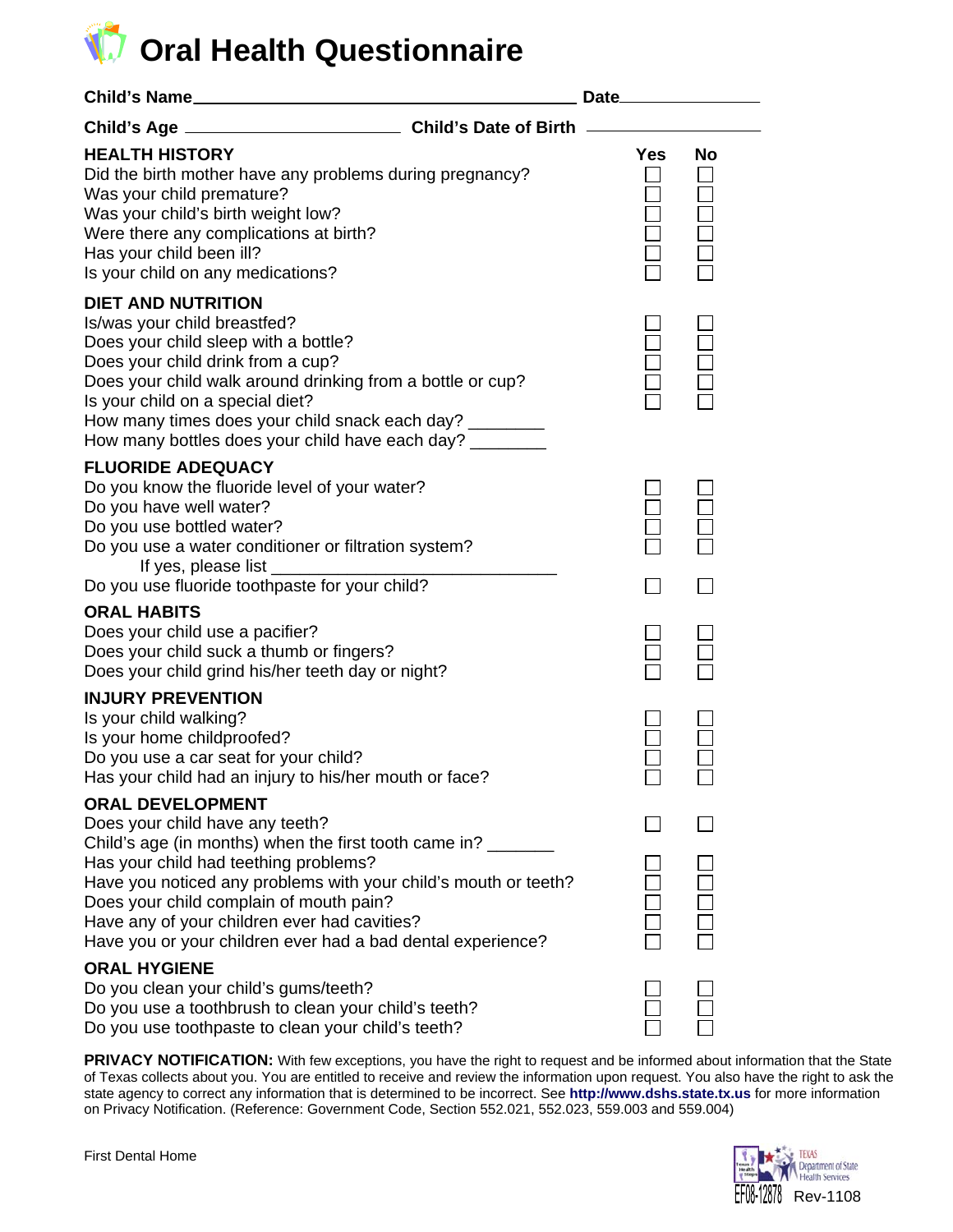## **NOTICE OF PRIVACY PRACTICES**

#### **Smiley Dental**

#### **Privacy Officer: Ruby Reyna**

#### **Effective Date: 02/01/2017**

THIS NOTICE DESCRIBES HOW DENTAL INFORMATION ABOUT YOU MAY BE USED AND DISCLOSED AND HOW YOU CAN GET ACCESS TO THIS INFORMATION. PLEASE REVIEW IT CAREFULLY.

*We understand the importance of privacy and are committed to maintaining the confidentiality of your medical/ dental information. We make a record of the dental care we provide and may receive such records from others. We use these records to provide or enable other health care providers to provide quality dental care, to obtain payment for services provided to you as allowed by your health plan and to enable us to meet our professional and legal obligations to operate this dental practice properly. We are required by law to maintain the privacy of protected health information, to provide individuals with notice of our legal duties and privacy practices with respect to protected health information, and to notify affected individuals following a breach of unsecured protected health information. This notice describes how we may use and disclose your medical/ dental information. It also describes your rights and our legal obligations with respect to your medical/ dental information. If you have any questions about this Notice, please contact our Privacy Officer listed above.*

#### **A. How This Dental Practice May Use or Disclose Your Health Information**

This dental practice collects health information about you and stores it in a chart [and/or on a computer][and in an electronic health record/personal health record]. This is your dental record. The dental record is the property of this dental practice, but the information in the dental record belongs to you. The law permits us to use or disclose your health information for the following purposes:

1. Treatment. We use medical/ dental information about you to provide your dental care. We disclose medical/ dental information to our employees and others who are involved in providing the care you need. For example, we may share your medical/ dental information with other dentists or other health care providers who will provide services that we do not provide. Or we may

share this information with a pharmacist who needs it to dispense a prescription to you, or a laboratory that performs a test. We may also disclose medical/ dental information to members of your family or others who can help you when you are sick or injured, or after you die.

2. Payment. We use and disclose medical/ dental information about you to obtain payment for the services we provide. For example, we give your health plan the information it requires before it will pay us. We may also disclose information to other health care providers to assist them in obtaining payment for services they have provided to you.

3. Health Care Operations. We may use and disclose medical/ dental information about you to operate this dental practice. For example, we may use and disclose this information to review and improve the quality of care we provide, or the competence and qualifications of our professional staff. Or we may use and disclose this information to get your dental plan to authorize services We may also use and disclose this information as necessary for dental reviews, legal services and audits, including fraud and abuse detection and compliance programs and business planning and management. We may also share your medical/ dental information with our "business associates," such as our billing service, that perform administrative services for<br>us. We have a written contract with each of these We have a written contract with each of these business associates that contains terms requiring them and their subcontractors to protect the confidentiality and security of your protected health information. We may also share your information with other health care providers, health care clearinghouses or dental plans that have a relationship with you, when they request this information to help them with their quality assessment<br>and improvement activities, their patient-safety improvement activities, their patient-safety activities, their population-based efforts to improve health or reduce health care costs, their protocol development, case management or care-coordination activities, their review of competence, qualifications and performance of health care professionals, their training programs, their accreditation, certification or licensing activities, or their health care fraud and abuse detection and compliance efforts.

4. Appointment Reminders. We may use and disclose medical/ dental information to contact and remind you about appointments. If you are not home, we may leave this information on your answering machine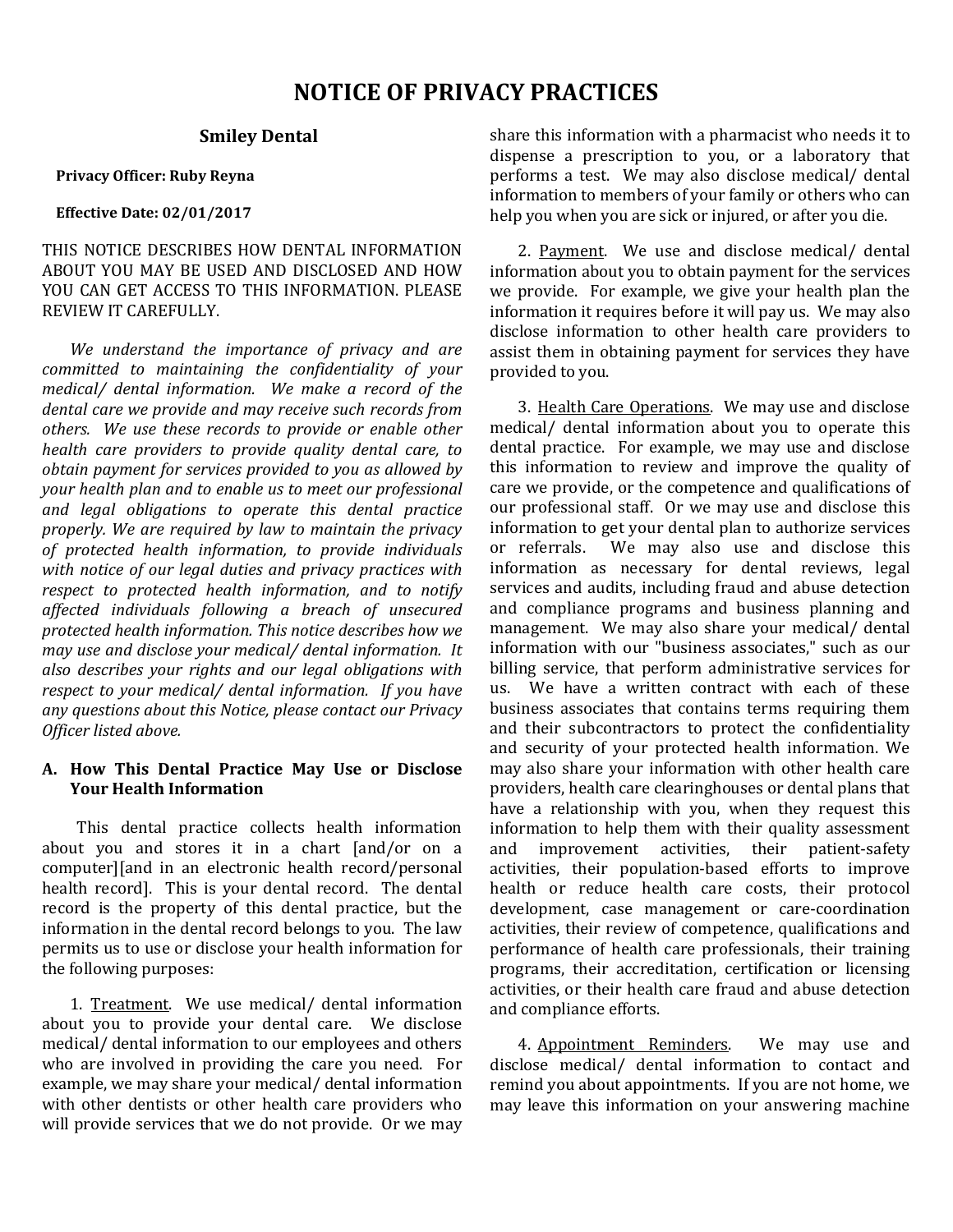or in a message left with the person answering the phone.

5. Sign In Sheet. We may use and disclose medical/ dental information about you by having you sign in when you arrive at our office. We may also call out your name when we are ready to see you.

6. Notification and Communication With Family. We may disclose your health information to notify or assist in notifying a family member, your personal representative or another person responsible for your care about your location, your general condition or, unless you had instructed us otherwise, in the event of your death. In the event of a disaster, we may disclose information to a relief organization so that they may coordinate these notification efforts. We may also coordinate these notification efforts. disclose information to someone who is involved with your care or helps pay for your care. If you are able and available to agree or object, we will give you the opportunity to object prior to making these disclosures, although we may disclose this information in a disaster even over your objection if we believe it is necessary to respond to the emergency circumstances. If you are unable or unavailable to agree or object, our health professionals will use their best judgment in communication with your family and others.

7. Marketing. Provided we do not receive any payment for making these communications, we may contact you to give you information about products or services related to your treatment, case management or care coordination, or to direct or recommend other treatments, therapies, health care providers or settings of care that may be of interest to you. We may similarly describe products or services provided by this practice and tell you which health plans this practice participates in. We may also encourage you to maintain a healthy lifestyle and get recommended tests, participate in a disease management program, provide you with small gifts, tell you about government sponsored health programs or encourage you to purchase a product or service when we see you, for which we may be paid. Finally, we may receive compensation, which covers our cost of reminding you to take and refill your medication, or otherwise communicate about a drug or biologic that is currently prescribed for you. We will not otherwise use or disclose your medical/ dental information for marketing purposes or accept any payment for other marketing communications without your prior written authorization. The authorization will disclose whether we receive any compensation for any marketing activity you authorize, and we will stop any future marketing activity to the extent you revoke that authorization.

8. Sale of Health Information. We will not sell your health information without your prior written authorization. The authorization will disclose that we will receive compensation for your health information if you authorize us to sell it, and we will stop any future sales of your information to the extent that you revoke that authorization.

9. Required by Law. As required by law, we will use and disclose your health information, but we will limit our use or disclosure to the relevant requirements of the law. When the law requires us to report abuse, neglect or domestic violence. or respond to judicial or domestic violence, or respond to judicial administrative proceedings, or to law enforcement officials, we will further comply with the requirement set forth below concerning those activities.

10. Public Health. We may, and are sometimes required by law, to disclose your health information to public health authorities for purposes related to: preventing or controlling disease, injury or disability; reporting child, elder or dependent adult abuse or neglect; reporting domestic violence; reporting to the Food and Drug Administration problems with products and reactions to medications; and reporting disease or infection exposure. When we report suspected elder or dependent adult abuse or domestic violence, we will inform you or your personal representative promptly unless in our best professional judgment, we believe the notification would place you at risk of serious harm or would require informing a personal representative we believe is responsible for the abuse or harm.

11. Health Oversight Activities. We may, and are sometimes required by law, to disclose your health information to health oversight agencies during the course of audits, investigations, inspections, licensure and other proceedings, subject to the limitations imposed by law.

12. Judicial and Administrative Proceedings. We may, and are sometimes required by law, to disclose your health information in the course of any administrative or judicial proceeding to the extent expressly authorized by a court or administrative order. We may also disclose information about you in response to a subpoena, discovery request or other lawful process if reasonable efforts have been made to notify you of the request and you have not objected, or if your objections have been resolved by a court or administrative order.

13. Law Enforcement. We may, and are sometimes required by law, to disclose your health information to a law enforcement official for purposes such as identifying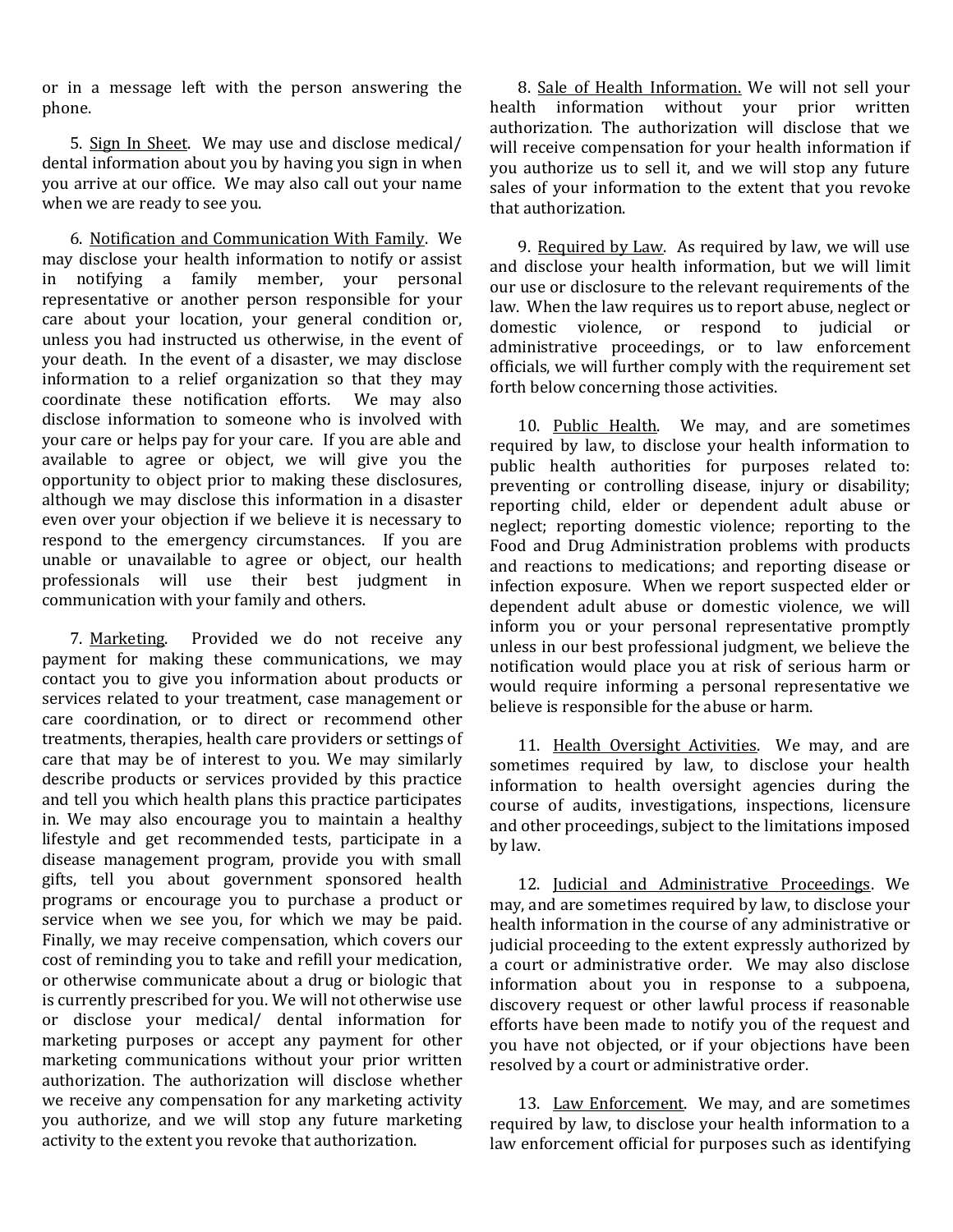or locating a suspect, fugitive, material witness or missing person, complying with a court order, warrant, grand jury subpoena and other law enforcement purposes.

14. Coroners. We may, and are often required by law, to disclose your health information to coroners in connection with their investigations of deaths.

15. Public Safety. We may, and are sometimes required by law, to disclose your health information to appropriate persons in order to prevent or lessen a serious and imminent threat to the health or safety of a particular person or the general public.

16. Specialized Government Functions. We may disclose your health information for military or national security purposes or to correctional institutions or law enforcement officers that have you in their lawful custody.

17. Workers' Compensation. We may disclose your health information as necessary to comply with workers' compensation laws. For example, to the extent your care is covered by workers' compensation, we may be required make periodic reports to your employer about your condition. We are also required by law to report cases of occupational injury or occupational illness to the employer or workers' compensation insurer.

18. Change of Ownership. In the event that this dental practice is sold or merged with another organization, your health information/record will become the property of the new owner, although you will maintain the right to request that copies of your health information be transferred to another dentist or dental group.

19. Breach Notification. In the case of a breach of unsecured protected health information, we will notify you as required by law. If you have provided us with a current e-mail address, we may use e-mail to communicate information related to the breach. In some circumstances our business associate may provide the notification. We may also provide notification by other methods as appropriate. [Note: Only use e-mail notification if you are certain it will not contain PHI and it will not disclose inappropriate information. For example<br>if vour e-mail address is if your e-mail address is "digestivediseaseassociates.com" an e-mail sent with this address could, if intercepted, identify the patient and their condition.]

20. Research. We may disclose your health information to researchers conducting research with respect to which your written authorization is not required as approved by an Institutional Review Board or privacy board, in compliance with governing law.

## **B. When This Dental Practice May Not Use or Disclose Your Health Information**

Except as described in this Notice of Privacy Practices, this dental practice will, consistent with its legal obligations, not use or disclose health information which identifies you without your written authorization. If you do authorize this dental practice to use or disclose your health information for another purpose, you may revoke your authorization in writing at any time.

## **C. Your Health Information Rights**

1. Right to Request Special Privacy Protections. You have the right to request restrictions on certain uses and disclosures of your health information by a written request specifying what information you want to limit, and what limitations on our use or disclosure of that information you wish to have imposed. If you tell us not to disclose information to your commercial health plan concerning health care items or services for which you paid for in full out-of-pocket, we will abide by your request, unless we must disclose the information for treatment or legal reasons. We reserve the right to accept or reject any other request, and will notify you of our decision.

2. Right to Request Confidential Communications. You have the right to request that you receive your health information in a specific way or at a specific location. For example, you may ask that we send information to a particular e-mail account or to your work address. We will comply with all reasonable requests submitted in writing which specify how or where you wish to receive these communications.

3. Right to Inspect and Copy. You have the right to inspect and copy your health information, with limited exceptions. To access your medical/ dental information, you must submit a written request detailing what information you want access to, whether you want to inspect it or get a copy of it, and if you want a copy, your preferred form and format. We will provide copies in your requested form and format if it is readily producible, or we will provide you with an alternative format you find acceptable, or if we can't agree and we maintain the record in an electronic format, your choice of a readable electronic or hardcopy format. We will also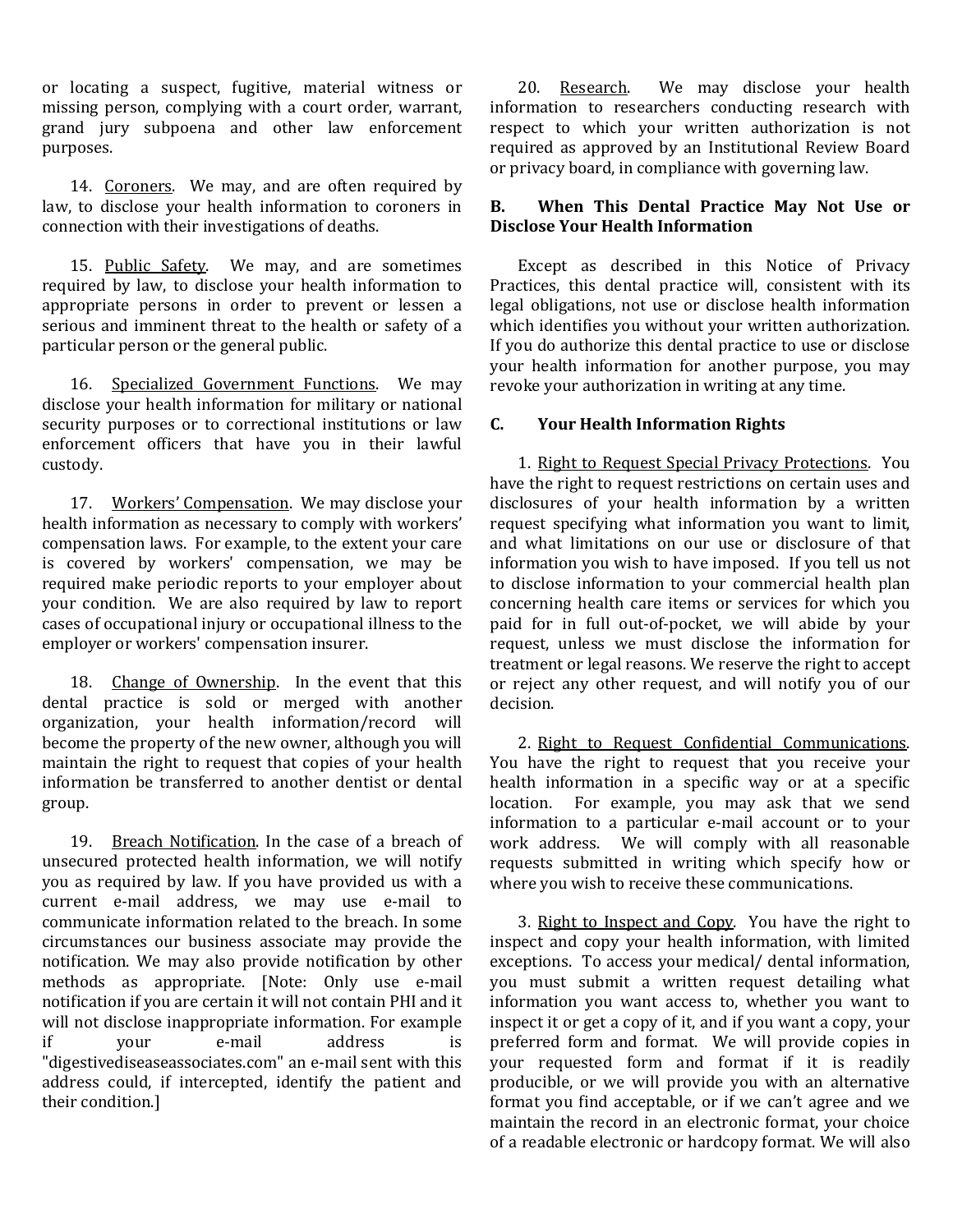send a copy to any other person you designate in writing. We will charge a reasonable fee which covers our costs for labor, supplies, postage, and if requested and agreed to in advance, the cost of preparing an explanation or summary. We may deny your request under limited circumstances. If we deny your request to access your child's records or the records of an incapacitated adult you are representing because we believe allowing access would be reasonably likely to cause substantial harm to the patient, you will have a right to appeal our decision.

4. Right to Amend or Supplement. You have a right to request that we amend your health information that you believe is incorrect or incomplete. You must make a request to amend in writing, and include the reasons you believe the information is inaccurate or incomplete. We are not required to change your health information, and will provide you with information about this dental practice's denial and how you can disagree with the denial. We may deny your request if we do not have the information, if we did not create the information (unless the person or entity that created the information is no longer available to make the amendment), if you would not be permitted to inspect or copy the information at issue, or if the information is accurate and complete as is. If we deny your request, you may submit a written statement of your disagreement with that decision, and we may, in turn, prepare a written rebuttal. All information related to any request to amend will be maintained and disclosed in conjunction with any subsequent disclosure of the disputed information.

5. Right to an Accounting of Disclosures. You have a right to receive an accounting of disclosures of your health information made by this dental practice, except that this dental practice does not have to account for the disclosures provided to you or pursuant to your written authorization, or as described in paragraphs 1 (treatment), 2 (payment), 3 (health care operations), 6 (notification and communication with family) and 18 (specialized government functions) of Section A of this Notice of Privacy Practices or disclosures for purposes of research or public health which exclude direct patient identifiers, or which are incident to a use or disclosure otherwise permitted or authorized by law, or the disclosures to a health oversight agency or law enforcement official to the extent this dental practice has received notice from that agency or official that providing this accounting would be reasonably likely to impede their activities.

6. Right to a Paper or Electronic Copy of this Notice. You have a right to notice of our legal duties and privacy practices with respect to your health information, including a right to a paper copy of this Notice of Privacy Practices, even if you have previously requested its receipt by e-mail.

If you would like to have a more detailed explanation of these rights or if you would like to exercise one or more of these rights, contact our Privacy Officer listed at the top of this Notice of Privacy Practices.

#### **D. Changes to this Notice of Privacy Practices**

We reserve the right to amend this Notice of Privacy<br>ctices at any time in the future. Until such Practices at any time in the future. amendment is made, we are required by law to comply with the terms of this Notice currently in effect. After an amendment is made, the revised Notice of Privacy Protections will apply to all protected health information that we maintain, regardless of when it was created or received. We will keep a copy of the current notice posted in our reception area, and a copy will be available at each appointment. We will also post the current notice on our website.

#### **E. Complaints**

Complaints about this Notice of Privacy Practices or how this dental practice handles your health information should be directed to our Privacy Officer listed at the top of this Notice of Privacy Practices.

If you are not satisfied with the manner in which this office handles a complaint, you may submit a formal complaint to:

## **Region VI - Dallas (Arkansas, Louisiana, New Mexico, Oklahoma, Texas)**

Jorge Lozano, Regional Manager Office for Civil Rights U.S. Department of Health and Human Services 1301 Young Street, Suite 1169 Dallas, TX 75202

> Voice Phone (800) 368-1019 FAX (214) 767-0432 TDD (800) 537-7697 [OCRMail@hhs.gov](mailto:OCRMail@hhs.gov)

The complaint form may be found at **www.hhs.gov/ocr/privacy/hipaa/complaints/hipcomplaint.pdf**

You will not be penalized in any way for filing a complaint.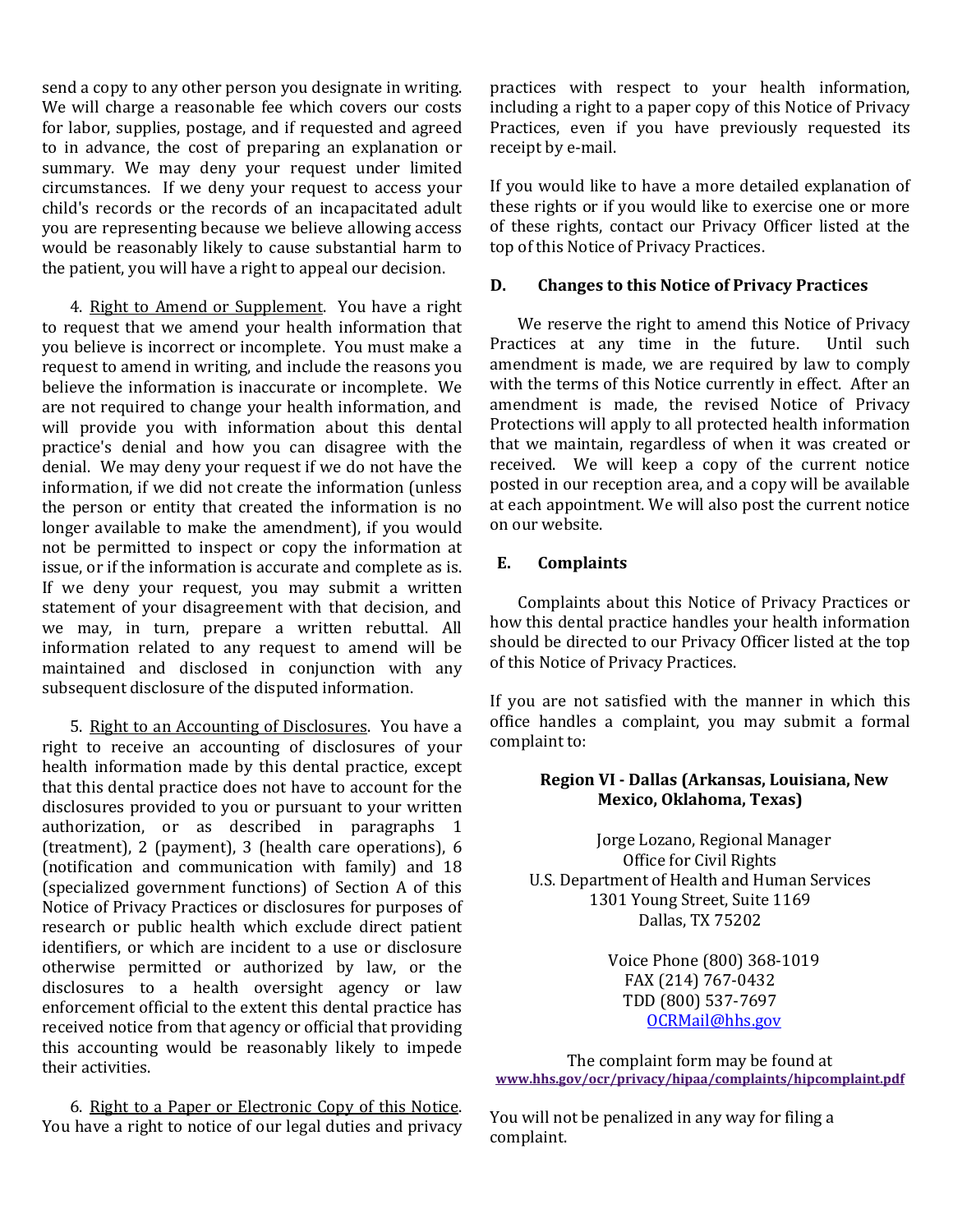

# **FACTS YOU SHOULD KNOW ABOUT DENTAL INSURANCE**

Dental Insurance is rapidly playing a large role in helping people obtain dental treatment. Since we STRONGLY feel our patients deserve the best possible dental care we can provide and in an effort to maintain the high quality of care, we would like to share some facts about dental insurance with you. Our office staff understands dental insurance and we will be glad to assist you in obtaining the maximum benefits specified in your dental insurance plan.

**Fact #1:** Your dental benefit program is contract between you, your employee, and the insurance company. **WE ARE NOT PART OF THAT CONTRACT.**

**Fact #2:** Dental insurance is **NOT** meant to be a **PAY-ALL**, only to be and aid.

**Fact #3**: Our fees are generally, but not necessary, covered in full by the maximum allowance. Determine by you carrier. Many plants tell their insured that they will be covered ''up to 80% or up to 100%'', but do not clearly specify the plans fee scheduled allowance, annual maximum or limitations. We have found that most plans cover about "35% to 50%" on major services (crowns, bridges, root canals) base on the plan's pre-established maximum fee allowance which varies from carrier to carrier.

**Fact #4:** It has been the experience of .many Dentists that insurance companies occasionally tell their insured that "the fees charged were above usual and customary rate", rather than saying" their benefits are low."

**Fact #5:** Many routine dental services **ARE NOT** covered by insurance carries. For example: Nitrous Oxide (Laughing Gas)

**Fact #6**: You, the patient are ultimately responsible to us for ALL FEES for service rendered.

## **IF YOU FAIL TO GIVE OUR OFFICE AT LEAST 24 HOUR NOTICE OF CANCELLATION, YOU WILL BE CHARGED A BROKEN APPOINTMENT FEE OF \$25.00. ·FULL PAMENT IS EXPECTED AT THE TIME OF YOUR VISIT.**

If your insurance company has not paid on your claim within 30 Days of Services rendered then it is **YOUR REPSONSIBILITY** to check to see why the claim has not been paid and your balance is due in full. Our office stall will be glad to assist you in any way they can regarding your insurance claim payments.

Please do not hesitate to ask questions about our office policy. We want you be comfortable in dealing with these .matters and we urge you to consult us regarding our services and /or fee. We are here to answer any questions you may have about your insurance or any dental treatments.

 $\_$  , and the set of the set of the set of the set of the set of the set of the set of the set of the set of the set of the set of the set of the set of the set of the set of the set of the set of the set of the set of th Patient's name (please print) Signature of patient, legal Date guardian or authorized signature